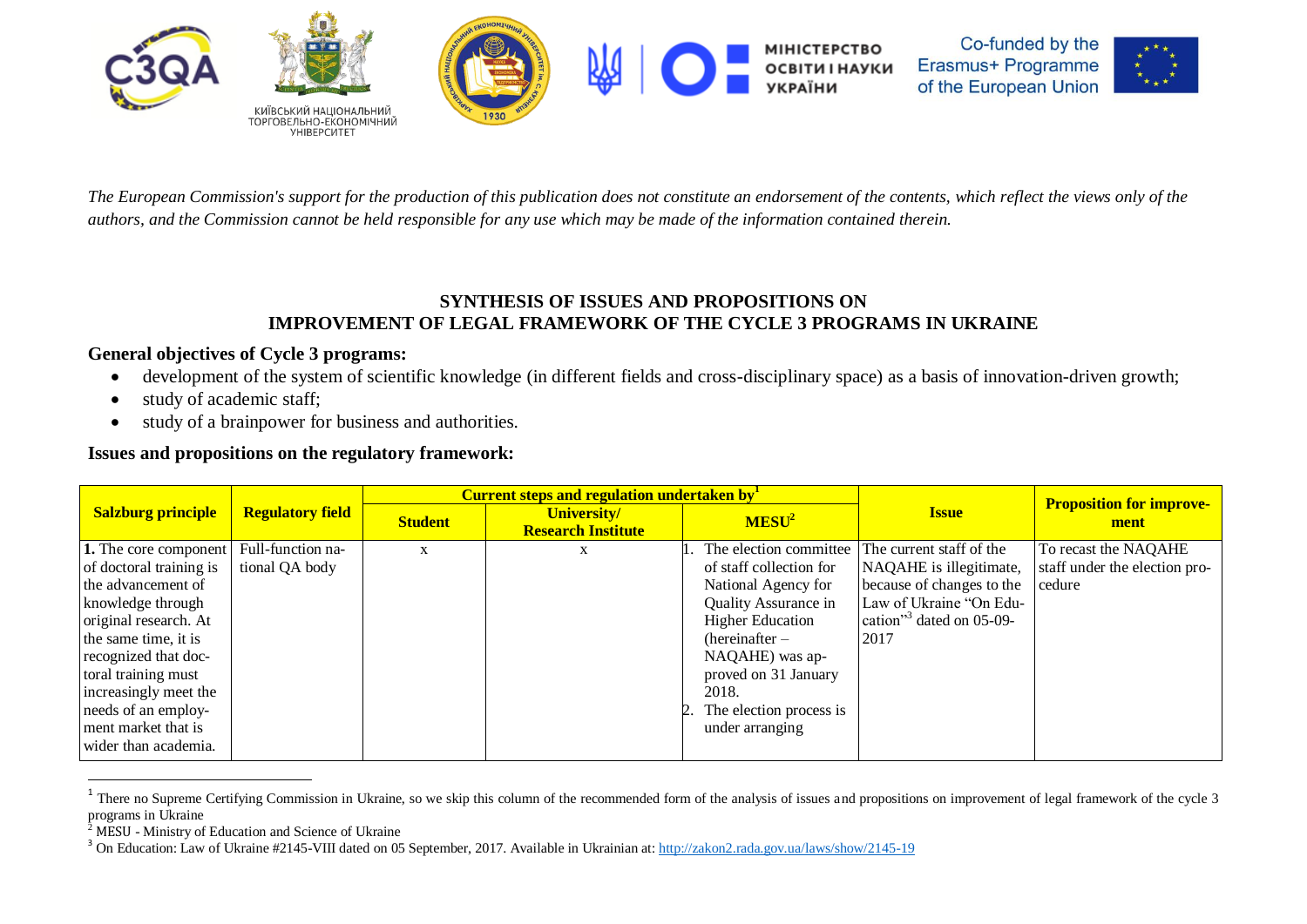

 $\overline{a}$ 



КИЇВСЬКИЙ НАЦІОНАЛЬНИЙ<br>ТОРГОВЕЛЬНО-ЕКОНОМІЧНИЙ<br>УНІВЕРСИТЕТ





МІНІСТЕРСТВО<br>ОСВІТИ І НАУКИ<br>УКРАЇНИ



| Set up the list of | $\mathbf{x}$ | The recommendations are      |                          | 1. The current guidance The lack of sublegislative | - To recast NAQAHE staff;     |
|--------------------|--------------|------------------------------|--------------------------|----------------------------------------------------|-------------------------------|
| requirements to    |              | developed. They are used for |                          | are elaborated under the guidance on the matter of | to develop quality criteria   |
| EQA in Higher      |              | development of IQA in HEIs   | previous                 | regulatory EQA in HE, because of                   | of Higher Education Insti-    |
| Education (herein- |              |                              |                          | framework on Cycle 3 incapability of NAQAHE        | tution's (HEI) activities;    |
| after $-HE)^4$     |              |                              | studies:                 | staff                                              | to develop the Regulation     |
|                    |              |                              | 2. There are some drafts |                                                    | on Cycle 3 programs' ac-      |
|                    |              |                              | of the guidance, how to  |                                                    | creditation;                  |
|                    |              |                              | provide EQA under the    |                                                    | to develop the list of re-    |
|                    |              |                              | regulatory<br>current    |                                                    | quirements for obtaining      |
|                    |              |                              | framework                |                                                    | the academic degree;          |
|                    |              |                              |                          |                                                    | - to develop list of require- |
|                    |              |                              |                          |                                                    | ments to supervisors of       |
|                    |              |                              |                          |                                                    | Ph.D candidates:              |
|                    |              |                              |                          |                                                    | - to develop the guidance of  |
|                    |              |                              |                          |                                                    | awarding an academic de-      |
|                    |              |                              |                          |                                                    | gree by the Specialized       |
|                    |              |                              |                          |                                                    | Academic Council (SAC)        |

<sup>&</sup>lt;sup>4</sup> According to the Law of Ukraine "On Higher Education" it must be done by the NAQAHE. On Higher Education: Law of Ukraine # 1556-VII dated on 01 July, 2014. Available in Ukrainian at: <http://zakon3.rada.gov.ua/laws/show/1556-18>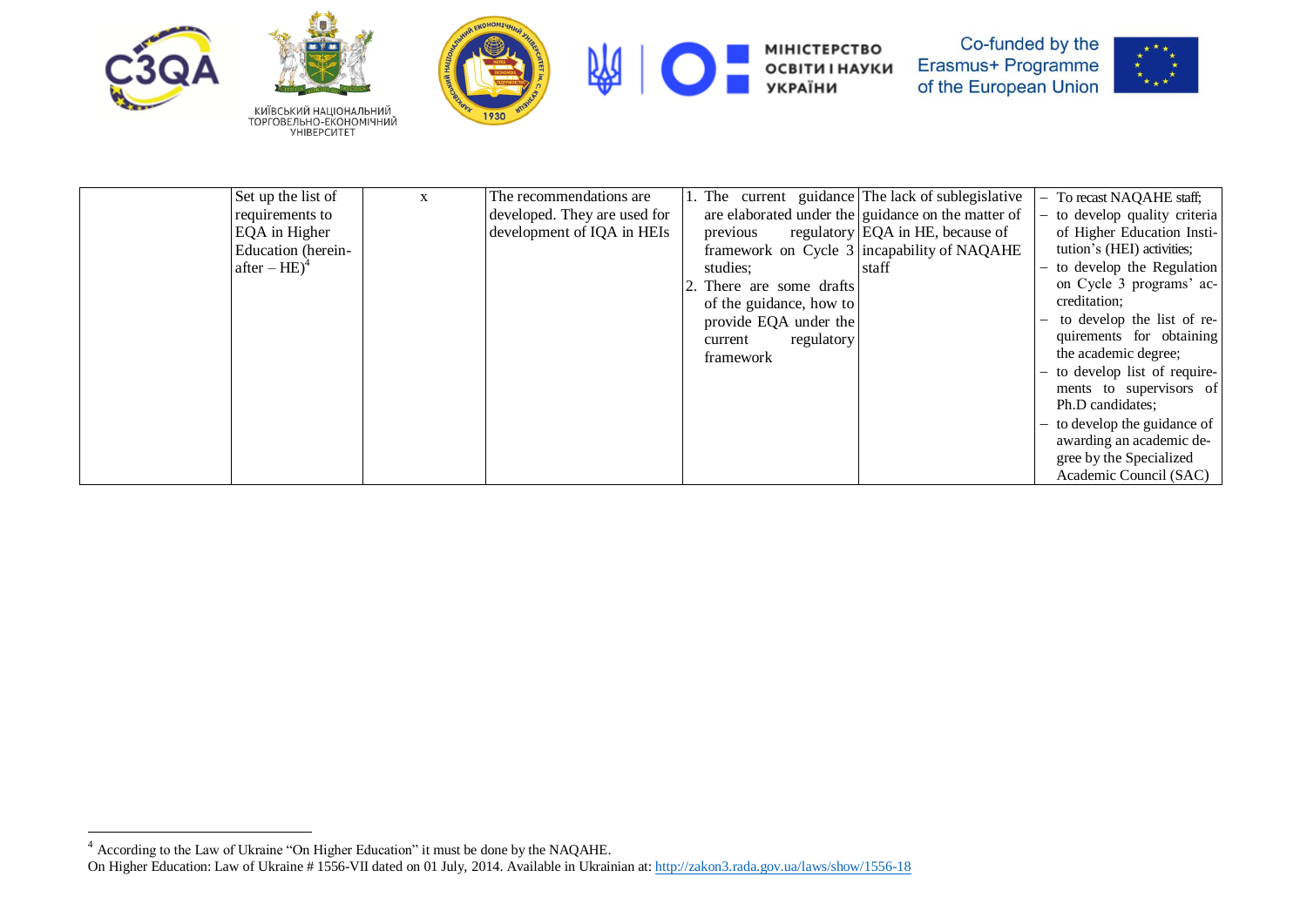







МІНІСТЕРСТВО<br>ОСВІТИ І НАУКИ<br>УКРАЇНИ



| Control over origi- | Development of      | Peer review of current results | . Peer review of the defended                                       | Restricted (as regards a  | $-$ To approve the Regula- |
|---------------------|---------------------|--------------------------------|---------------------------------------------------------------------|---------------------------|----------------------------|
| nality of thesis    | the original re-    | of PhD research by a follow-   | thesis by the members of the                                        | capacities' adequacy, a   | tion on NRAT;              |
| research            | search under the    | up committee, SAC members,     | Expert Chamber of the MESU; scope of academic texts                 |                           | - to develop the Internal  |
|                     | risk of refusal     | 2 independent reviewers        | 2. The Concept National Reposi-                                     | and a fee) access to the  | procedures of the NRAT     |
|                     | from awarding       |                                | tory of Academic Texts                                              | entirety of academic data | Administrator operating.   |
|                     | the PhD degree in   |                                | (NRAT) was approved on 19                                           | and relevant software to  |                            |
|                     | the case of plagia- |                                | July 2017 <sup>5</sup> ; the Draft of Regu- bring the plagiarism to |                           |                            |
|                     | rism                |                                | lation on NRAT operating is light                                   |                           |                            |
|                     |                     |                                | developed. It is under the                                          |                           |                            |
|                     |                     |                                | discussion now.                                                     |                           |                            |
|                     |                     |                                | 3. The Memorandum on                                                |                           |                            |
|                     |                     |                                | cooperation between                                                 |                           |                            |
|                     |                     |                                | MESU and Plagiat.pl is                                              |                           |                            |
|                     |                     |                                | signed on 23 February                                               |                           |                            |
|                     |                     |                                | 2018. It lets provide the                                           |                           |                            |
|                     |                     |                                | Ukrainian HEIs with tem-                                            |                           |                            |
|                     |                     |                                | porary free access to the                                           |                           |                            |
|                     |                     |                                | capacities to check the PhD                                         |                           |                            |
|                     |                     |                                | thesis for plagiarism.                                              |                           |                            |

<sup>&</sup>lt;sup>5</sup>The Concept National Repository of Academic Texts: approved by the Decree of Cabinet of Ministers of Ukraine #541 dated on 19 July, 2017. Available in Ukrainian at: <https://www.kmu.gov.ua/ua/npas/250156682?=print>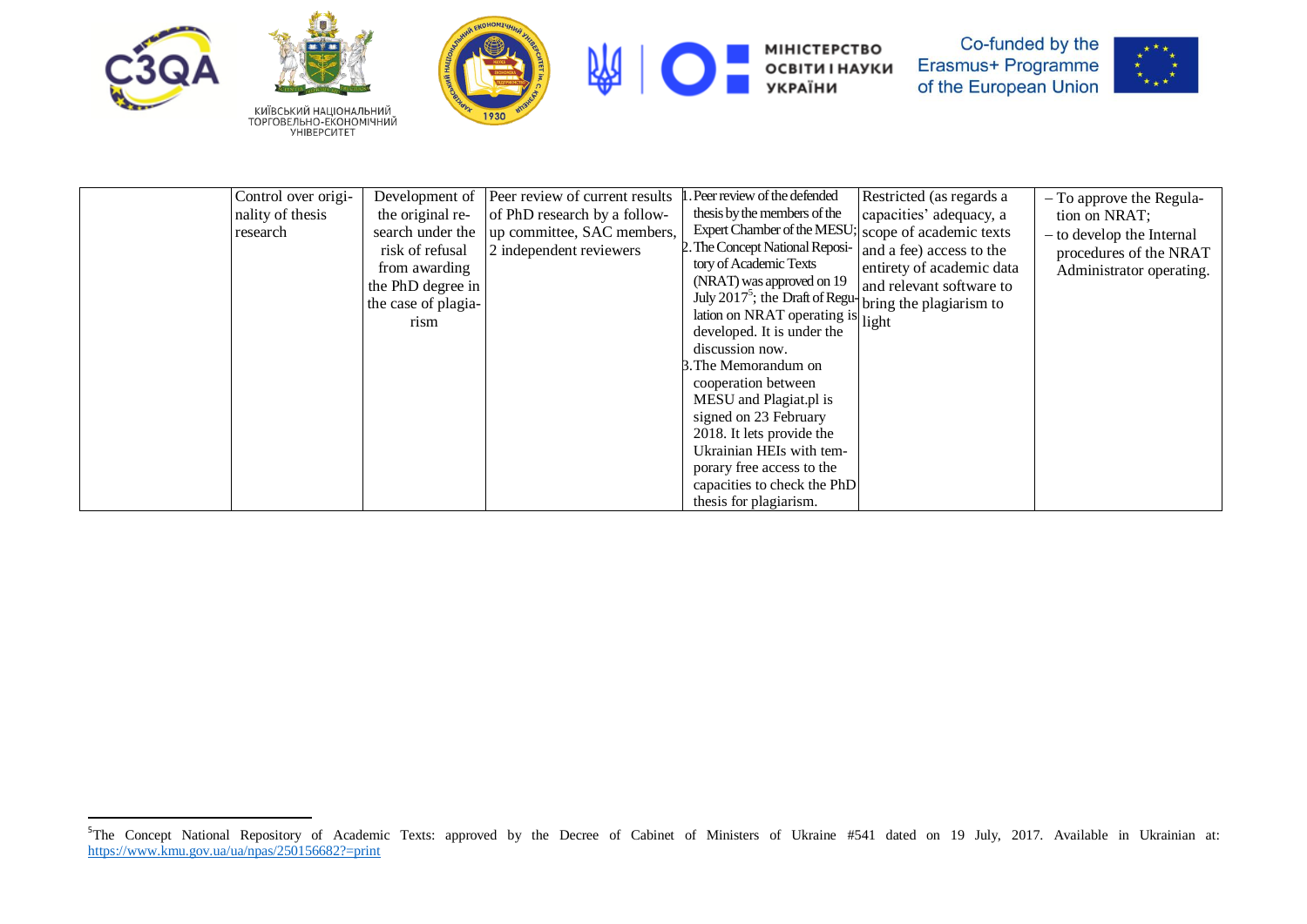





熌



МІНІСТЕРСТВО<br>ОСВІТИ І НАУКИ<br>УКРАЇНИ



|                         |                        |             | Peer review of scientific arti- | There is a requirement to  | There are many other        | 1. To enrich the list of the   |
|-------------------------|------------------------|-------------|---------------------------------|----------------------------|-----------------------------|--------------------------------|
|                         |                        |             | cles, submitted for publication | publish the results of PhD | (besides SCOPUS and         | MESU recommended               |
|                         |                        |             | in the University's / Universi- | research in peer reviewed  | Web of Science) respect-    | scientometric databases        |
|                         |                        |             | ty Partners' Journals. Control  | journals, enlisted by the  | able scientometric data-    | for publishing the results     |
|                         |                        |             | of meeting the requirements     | MESU, as well as the       | bases, which are special-   | of PhD research (inter         |
|                         |                        |             | on testing the results of PhD   | journals, included into    | ized on the certain fields  | alia narrow focused ones       |
|                         |                        |             | research through the publica-   | scientometric databases,   | of study (e.g. Econpapers   | for distinct fields of         |
|                         |                        |             | tions in peer reviewed jour-    | two of which (SCOPUS       | for Economists). MESU       | study);                        |
|                         |                        |             | nals by PhD students.           | and Web of Science) are    | decision on recommenda-     | 2. To create National          |
|                         |                        |             |                                 | recommended by the         | tion of only 2              | Scientometric Database         |
|                         |                        |             |                                 | <b>MESU</b>                | scientometric databases     | on the base of NRAT and        |
|                         |                        |             |                                 |                            | restricts the publishing    | to promote it at the inter-    |
|                         |                        |             |                                 |                            | activities of PhD students, | national level to get all      |
|                         |                        |             |                                 |                            | especially in the light of  | the ratings of modern          |
|                         |                        |             |                                 |                            | rather high prices for pub- | lead scientometric data-       |
|                         |                        |             |                                 |                            | lications in the journals,  | bases.                         |
|                         |                        |             |                                 |                            | enlisted in the recom-      |                                |
|                         |                        |             |                                 |                            | mended databases.           |                                |
| 2. Embedding in insti-  | Licensing of Cycle     | $\mathbf X$ | HEI develops Cycle 3 pro-       | MESU licenses Cycle 3      | Imperfect correspondence    | The NAQAHE start will          |
| tutional strategies and | 3 programs in the      |             | grams, fills in the application | programs                   | of the list of specialties, | deal with this, as there is a  |
| policies: universities  | fields of immediate    |             | form for licensing of certain   |                            | approved by the MESU, to    | legislative requirement to     |
| as institutions need to | interest of scientific |             | Cycle 3 program                 |                            | business needs              | include at least 3 representa- |
| assume responsibility   | society and the        |             |                                 |                            |                             | tives of Employers' Associ-    |
| for ensuring that the   | business               |             |                                 |                            |                             | ations as NAQAHE mem-          |
| doctoral programmes     |                        |             |                                 |                            |                             | bers, as well as the recom-    |
| and research training   |                        |             |                                 |                            |                             | mendation to include the       |
| they offer are designed |                        |             |                                 |                            |                             | business representatives to    |
| to meet new challeng-   |                        |             |                                 |                            |                             | the Expert Councils in each    |
| es and include appro-   |                        |             |                                 |                            |                             | scientific field. Their re-    |
| priate professional     |                        |             |                                 |                            |                             | sponsibility is to assure the  |
| career development      |                        |             |                                 |                            |                             | correspondence of Cycle 3      |
| opportunities           |                        |             |                                 |                            |                             | programs to business needs     |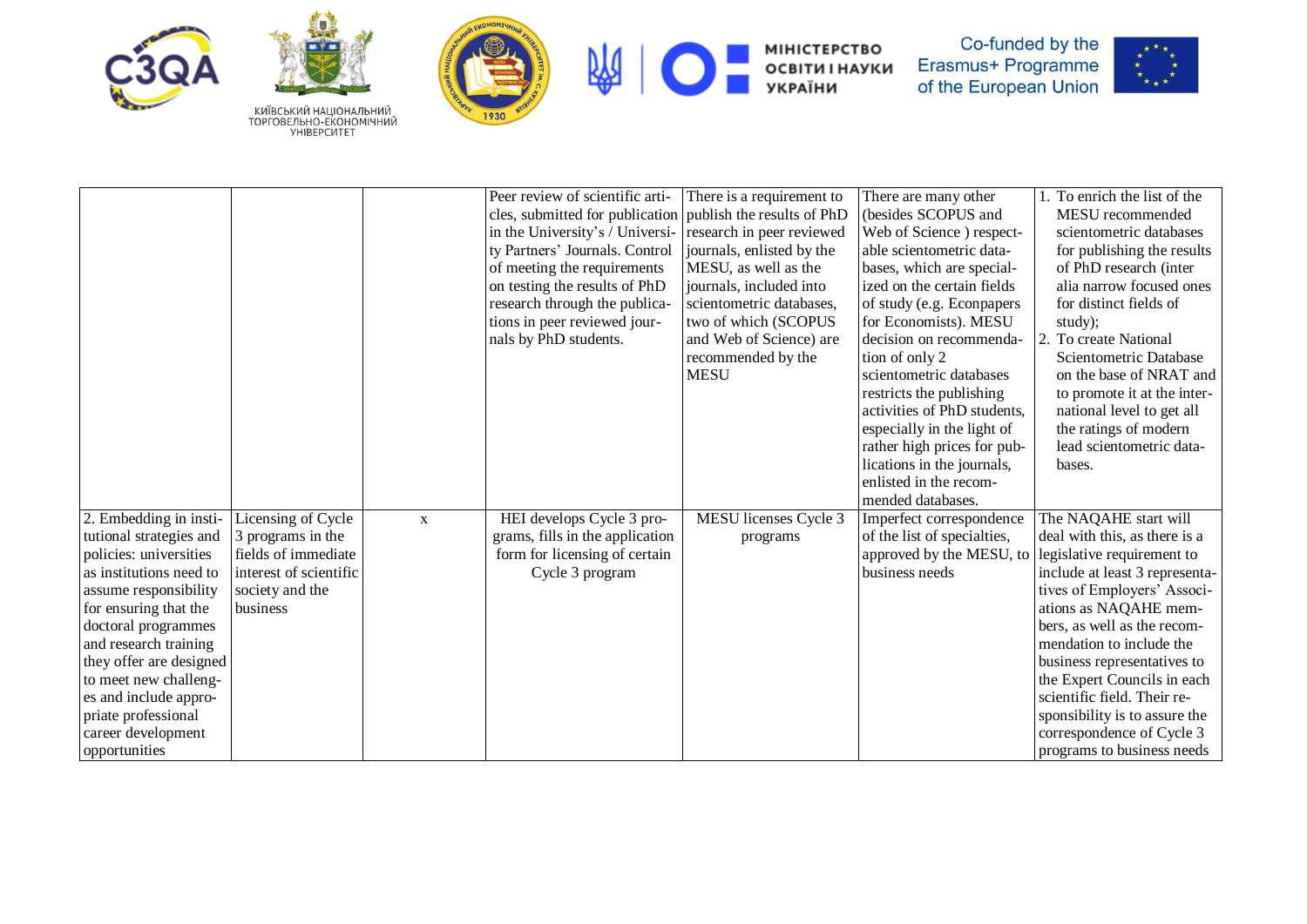









МІНІСТЕРСТВО<br>ОСВІТИ І НАУКИ<br>УКРАЇНИ



|                         | Ratification of PhD   | Development of      | Peer review of thesis topic, its | X                          | Insufficient correlation of   | To provide the obligation on    |
|-------------------------|-----------------------|---------------------|----------------------------------|----------------------------|-------------------------------|---------------------------------|
|                         | thesis topic          | the thesis topic    | ratification                     |                            | PhD researches with the       | consulting with the business    |
|                         |                       | and its submitting  |                                  |                            | business needs                | entities, or state authorities, |
|                         |                       | for approving to a  |                                  |                            |                               | or professional non-            |
|                         |                       | supervisor, a       |                                  |                            |                               | government organizations,       |
|                         |                       | follow-up com-      |                                  |                            |                               | which are the partners of a     |
|                         |                       | mittee, Expert      |                                  |                            |                               | Cycle 3 program, on the         |
|                         |                       | Board and Aca-      |                                  |                            |                               | topic of PhD research.          |
|                         |                       | demic Council of    |                                  |                            |                               |                                 |
|                         |                       | the HEI             |                                  |                            |                               |                                 |
| 3. The importance of    | Providing joint       | Participate in      | X                                | MESU signs the country-    | There no clear procedures     | To develop clear procedures     |
| diversity: the rich     | doctorates with       | competitive ad-     |                                  | to-country agreements in   | of licensing and accredita-   | of licensing and accredita-     |
| diversity of doctoral   | foreign HEIs          | mission for par-    |                                  | the sphere of HE           | tion of joint Cycle 3 pro-    | tion of joint Cycle 3 pro-      |
| programs in Europe -    |                       | ticipation in Joint |                                  |                            | grams with foreign HEIs,      | grams with foreign HEIs, as     |
| including joint doctor- |                       | Cycle 3 programs    |                                  |                            | no rules of cooperation       | well as the rules of coopera-   |
| $ates - is a strength$  |                       |                     |                                  |                            | between the HEIs within a     | tion between the HEIs with-     |
| which has to be un-     |                       |                     |                                  |                            | joint doctoral program, no    | in a joint doctoral program,    |
| derpinned by quality    |                       |                     |                                  |                            | rules, how to report on the   | the rules, how to report on     |
| and sound practice.     |                       |                     |                                  |                            | results of its operation, etc | the results of its operation.   |
|                         |                       |                     |                                  |                            |                               |                                 |
|                         | Providing joint       |                     | Concluding of the agreements     | Licensing of Joint Cycle 3 | There still no procedure of   | To develop the procedure of     |
|                         | doctorates for        |                     | on join doctorates; arranging    | programs                   | accreditation of Cycle 3      | accreditation of Cycle 3        |
|                         | <b>Ukrainian HEIs</b> |                     | of procedures of competitive     |                            | programs                      | programs, inter alia joint      |
|                         | and Research Enti-    |                     | admission; performing the        |                            |                               | ones.                           |
|                         | ties <sup>6</sup>     |                     | Joint Cycle 3 programs.          |                            |                               |                                 |

<sup>&</sup>lt;sup>6</sup> Provided by para 4 of The Regulations on the Procedure of Studding of PhD Candidates and Candidates of Doctor of Science. Approved by the Decree of Cabinet of Ministers of Ukraine #261 of 23 March, 2016. Available in Ukrainian at <http://zakon3.rada.gov.ua/laws/show/261-2016-%D0%BF>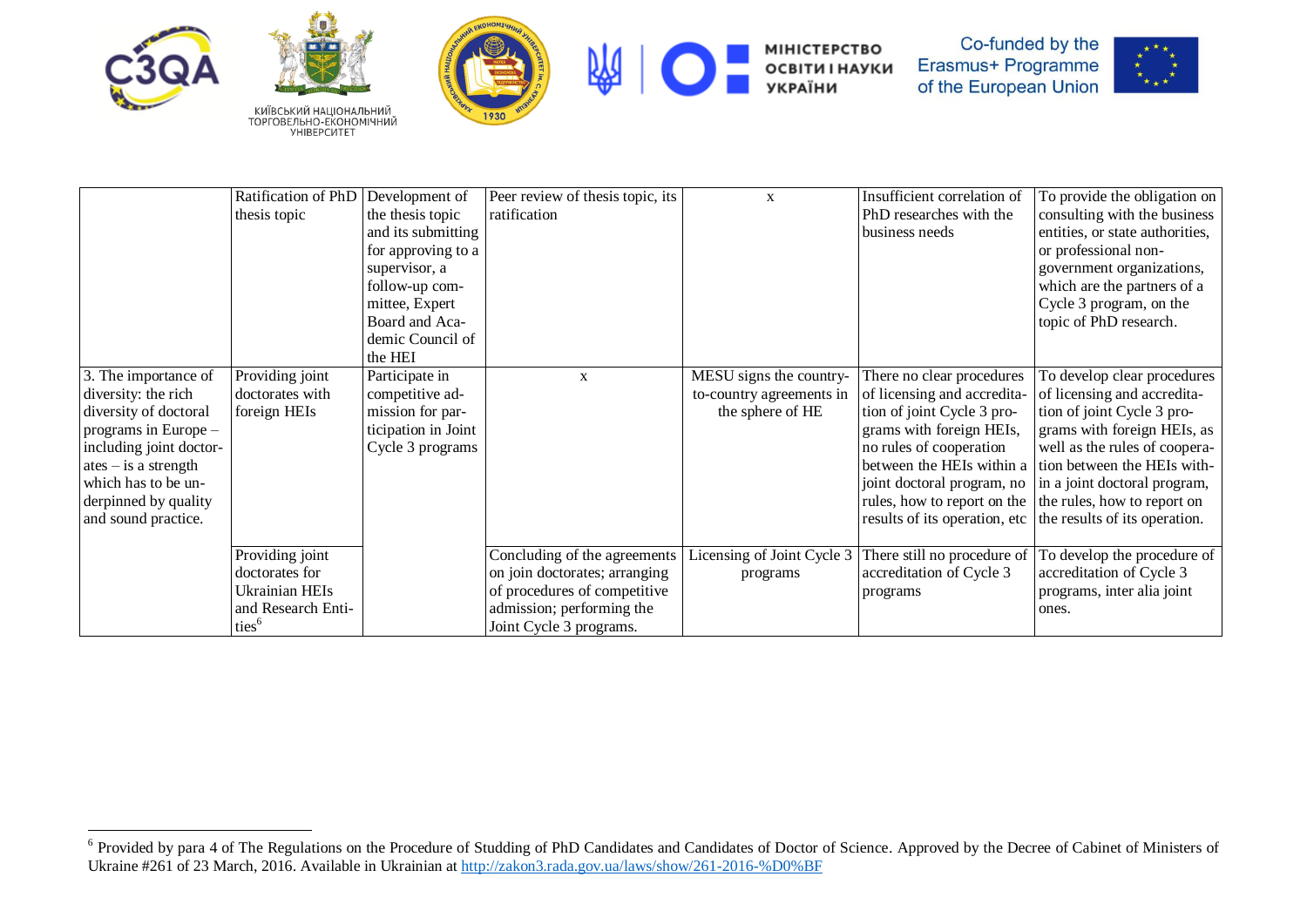





熌



МІНІСТЕРСТВО<br>ОСВІТИ І НАУКИ<br>УКРАЇНИ



| 4. Doctoral candidates  | Access of PhD           | Conduct research,   | Hosting conferences, issuing                     | MESU provides with          | As it was mentioned        | 1. To enrich the list of ap- |
|-------------------------|-------------------------|---------------------|--------------------------------------------------|-----------------------------|----------------------------|------------------------------|
| as early stage re-      | students to the         | submitting publi-   | scientific journals                              | requirements on the num-    | above, the problem is that | proved scientometric da-     |
| searchers: should be    | publication oppor-      | cations, applying   |                                                  | ber and quality of publica- | MESU narrows the list of   | tabases for publishing the   |
| recognized as profes-   | tunities, participa-    | for participation   |                                                  | tions, the list of journals | recommended                | results of PhD research      |
| sionals - with com-     | tion in scientific      | in conferences      |                                                  | and scientometric data-     | scientometric databases up | (inter alia narrow focused   |
| mensurate rights - who  | and practical con-      |                     |                                                  | bases, to be credited for   | to two ones: SCOPUS and    | ones for distinct fields of  |
| make a key contribu-    | ferences, seminars,     |                     |                                                  | successful graduate from    | Web of Science, which are  | study);                      |
| tion to the creation of | etc.                    |                     |                                                  | Cycle 3 program             | less accessible for young  | 2. To create National        |
| new knowledge.          |                         |                     |                                                  |                             | researches because of high | Scientometric on the base    |
|                         |                         |                     |                                                  |                             | level of competition with  | of NRAT and to promote       |
|                         |                         |                     |                                                  |                             | respectable and well-      | it at the international lev- |
|                         |                         |                     |                                                  |                             | known elder scientists and | el to get all the ratings of |
|                         |                         |                     |                                                  |                             | the high price of publica- | modern lead                  |
|                         |                         |                     |                                                  |                             | tions as well              | scientometric databases.     |
|                         |                         |                     |                                                  |                             |                            | 3. To develop a mechanism    |
|                         |                         |                     |                                                  |                             |                            | and procedures of grant      |
|                         |                         |                     |                                                  |                             |                            | funding and state budget     |
|                         |                         |                     |                                                  |                             |                            | funding of PhD students'     |
|                         |                         |                     |                                                  |                             |                            | publications in the jour-    |
|                         |                         |                     |                                                  |                             |                            | nals, which are indexed      |
|                         |                         |                     |                                                  |                             |                            | in Scopus and WoS.           |
|                         | Involvement of          | Applying for        | PhD students (as junior re-                      | MESU put the require-       | Decreasing the state fi-   | To assure state funding of   |
|                         | PhD students to         | participating in    | searches) are widely involved                    | ments to PhD students to    | nancing of scientific re-  | fundamental scientific re-   |
|                         | adjacent scientific     | the adjacent sci-   | into the current scientific                      | test the results of his/her | searches.                  | searches. As for the applied |
|                         | researches              | entific researches, | researches of HEIs.                              | research through the par-   |                            | ones, to advocate the re-    |
|                         |                         | conducted by        |                                                  | ticipation in adjacent sci- |                            | placement of public ordered  |
|                         |                         | elder colleagues,   |                                                  | entific researches with     |                            | researches by private ones   |
|                         |                         | as well as grant    |                                                  | elder colleagues. It also   |                            | through promoting devel-     |
|                         |                         | financed re-        |                                                  | put the requirements to the |                            | opment of mandatory cours-   |
|                         |                         | searches of young   |                                                  | coordinators of scientific  |                            | es for PhD students on how   |
|                         |                         | scientists          |                                                  | researches to involve PhD   |                            | to deal with private scien-  |
|                         |                         |                     |                                                  | students to the research    |                            | tific grants: domestic and   |
|                         |                         |                     |                                                  | team. The grant program     |                            | international ones.          |
|                         |                         |                     |                                                  | for young scientists is     |                            |                              |
|                         |                         |                     |                                                  | established. It benefits up |                            |                              |
|                         |                         |                     |                                                  | to 200 young scientists a   |                            |                              |
|                         |                         |                     |                                                  | year.                       |                            |                              |
| 5. The crucial role of  | <b>Establishment</b> of |                     | Signing the contract between a PhD student and a | $\mathbf{X}$                | Inconsistence of current   | To involve the supervisor as |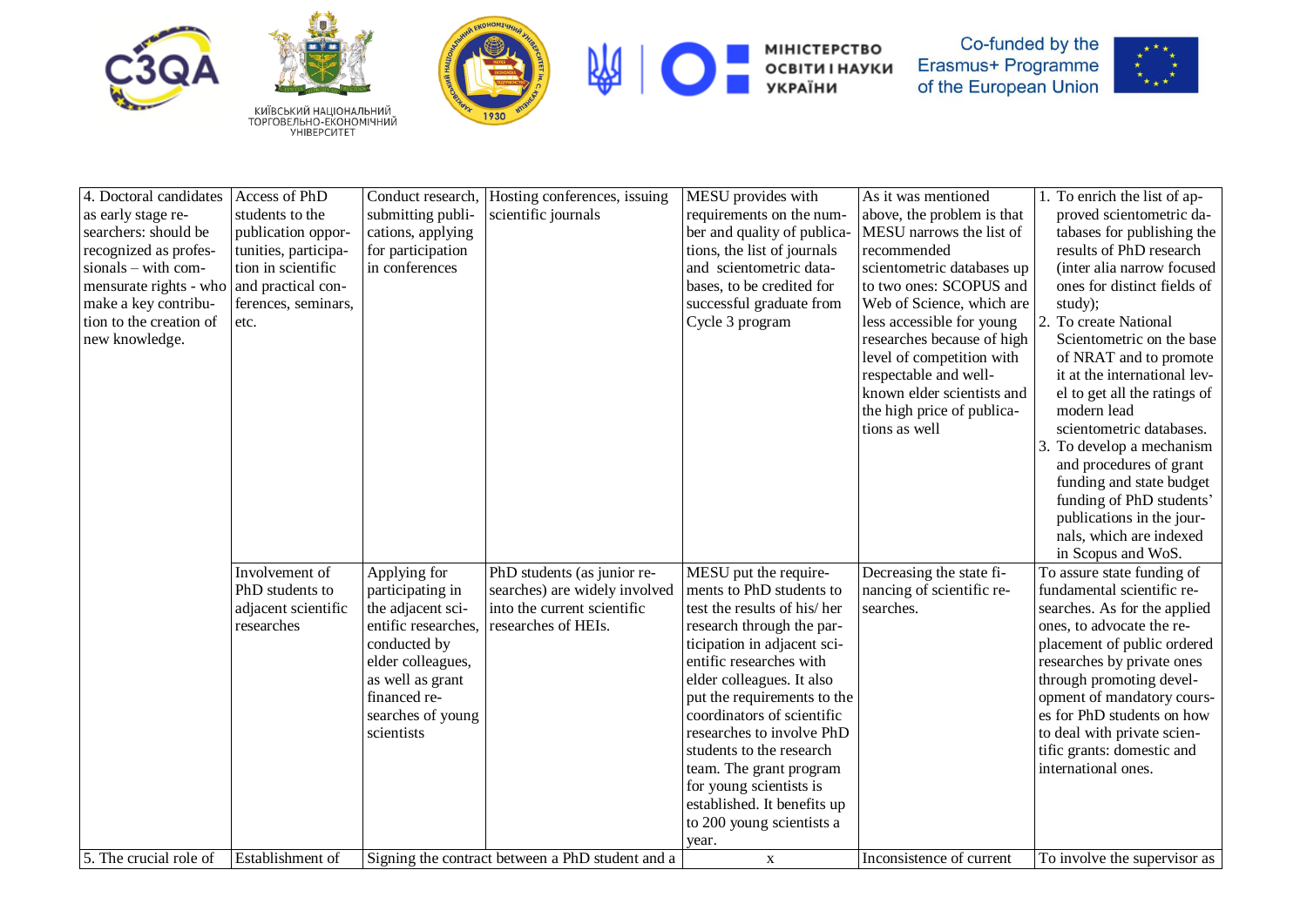





МІНІСТЕРСТВО<br>ОСВІТИ І НАУКИ **УКРАЇНИ** 



| supervision and as-      | contractual system                |                   | HEI, where all the rights and liabilities are set. |                              | legislative requirements               | a party of a three-side con-       |
|--------------------------|-----------------------------------|-------------------|----------------------------------------------------|------------------------------|----------------------------------------|------------------------------------|
| sessment: in respect of  | of PhD studies <sup>7</sup>       |                   |                                                    |                              | with the relative Salzburg             | tract between a PhD student,       |
| individual doctoral      |                                   |                   |                                                    |                              | Principle                              | a supervisor and a HEI.            |
| candidates, arrange-     |                                   |                   |                                                    |                              |                                        |                                    |
| ments for supervision    |                                   |                   |                                                    |                              |                                        |                                    |
| and assessment should    | Institutionalization              | Development of    | Approval of PhD students'                          | MESU put the require-        | Cycle 3 programs under-                | To put the requirement to          |
| be based on a trans-     | of planning of PhD                | the individual    | individual working plans, the                      | ments to a scientific quali- | performance (the average               | assess the progress in PhD         |
| parent contractual       | students' work and working plans; |                   | control over their accom-                          | fication of PhD graduates,   | rate of graduates, who                 | studies twice a year (It has       |
| framework of shared      | the control of an                 | their accomplish- | plishment.                                         | which are used as the        | defends a thesis success-              | been already introduced in         |
| responsibilities be-     | accomplishment of   ing.          |                   |                                                    | criteria of a control over   | fully and timely in                    | <b>KNUTE</b> and <b>KhNEU</b> that |
| tween doctoral candi-    | the plan <sup>8</sup>             |                   |                                                    | the process of accom-        | Ukraine is about $26\%$ <sup>9</sup> ) | helps to increase crucially        |
| dates, supervisors and   |                                   |                   |                                                    | plishment of PhD stu-        |                                        | the rate of successful gradu-      |
| the institution (and     |                                   |                   |                                                    | dents' individual plans.     |                                        | ates from Cycle 3 programs)        |
| where appropriate        |                                   |                   |                                                    |                              |                                        |                                    |
| including other part-    |                                   |                   |                                                    |                              |                                        |                                    |
| ners).                   |                                   |                   |                                                    |                              |                                        |                                    |
| 6. Achieving critical    | Providing a wide                  | $\mathbf X$       | Launch of the Cycle 3 pro-                         | Licensing of Cycle 3 pro-    |                                        |                                    |
| mass: Doctoral pro-      | specialization of                 |                   | grams within the specialties,                      | grams                        |                                        |                                    |
| grammes should seek      | Doctoral Schools                  |                   | which are assured with rele-                       |                              |                                        |                                    |
| to achieve critical mass |                                   |                   | vant resources, first of all                       |                              |                                        |                                    |
| and should draw on       |                                   |                   | human resources. Develop-                          |                              |                                        |                                    |
| different types of inno- |                                   |                   | ment of employment policy,                         |                              |                                        |                                    |
| vative practice being    |                                   |                   | oriented the recruitment of                        |                              |                                        |                                    |
| introduced in universi-  |                                   |                   | highly-qualified academic                          |                              |                                        |                                    |
| ties across Europe,      |                                   |                   | personnel.                                         |                              |                                        |                                    |
| bearing in mind that     | Recruitment of                    | Attending the     | Organization of the process of                     | $\mathbf X$                  | The need to increase the               | Promotion of engaging of           |
| different solutions may  | outside scientists                | scientific and    | outside scientists' and busi-                      |                              | correlation between the                | outside scientists and busi-       |
| be appropriate to dif-   | and businessmen                   | educational       | nesspersons' recruitment to                        |                              | content of PhD studies and             | nessmen to the educational         |
| ferent contexts and in   | (on regular or spo-               | events, delivered | deliver lectures to PhD stu-                       |                              | the business needs for the             | component of Cycle 3 stud-         |
| particular across larger | radic basis) to                   | by the invited    | dents, as well as to exchange                      |                              | PhD graduates with cer-                | ies through including the          |
| and smaller European     | compose the varia-                | lecturers, within | the experience.                                    |                              | tain kind of competences.              | indicators of such an activi-      |

<sup>&</sup>lt;sup>7</sup> Provided by para 5 of The Regulations on the Procedure of Studding of PhD Candidates and Candidates of Doctor of Science Approved by the Decree of Cabinet of Ministers of Ukraine #261 of 23 March, 2016. Available in Ukrainian at <http://zakon3.rada.gov.ua/laws/show/261-2016-%D0%BF>

<sup>&</sup>lt;sup>8</sup> Provided by para 10 of The Regulations on the Procedure of Studding of PhD Candidates and Candidates of Doctor of Science Approved by the Decree of Cabinet of Ministers of Ukraine #261 of 23 March, 2016. Available in Ukrainian at <http://zakon3.rada.gov.ua/laws/show/261-2016-%D0%BF>

<sup>&</sup>lt;sup>9</sup> Doctorate studies // Official web-site of the State Statistic Service of Ukraine. Available in Ukrainian at : [http://ukrstat.org/uk/druk/publicat/kat\\_u/publosvita\\_u.htm](http://ukrstat.org/uk/druk/publicat/kat_u/publosvita_u.htm)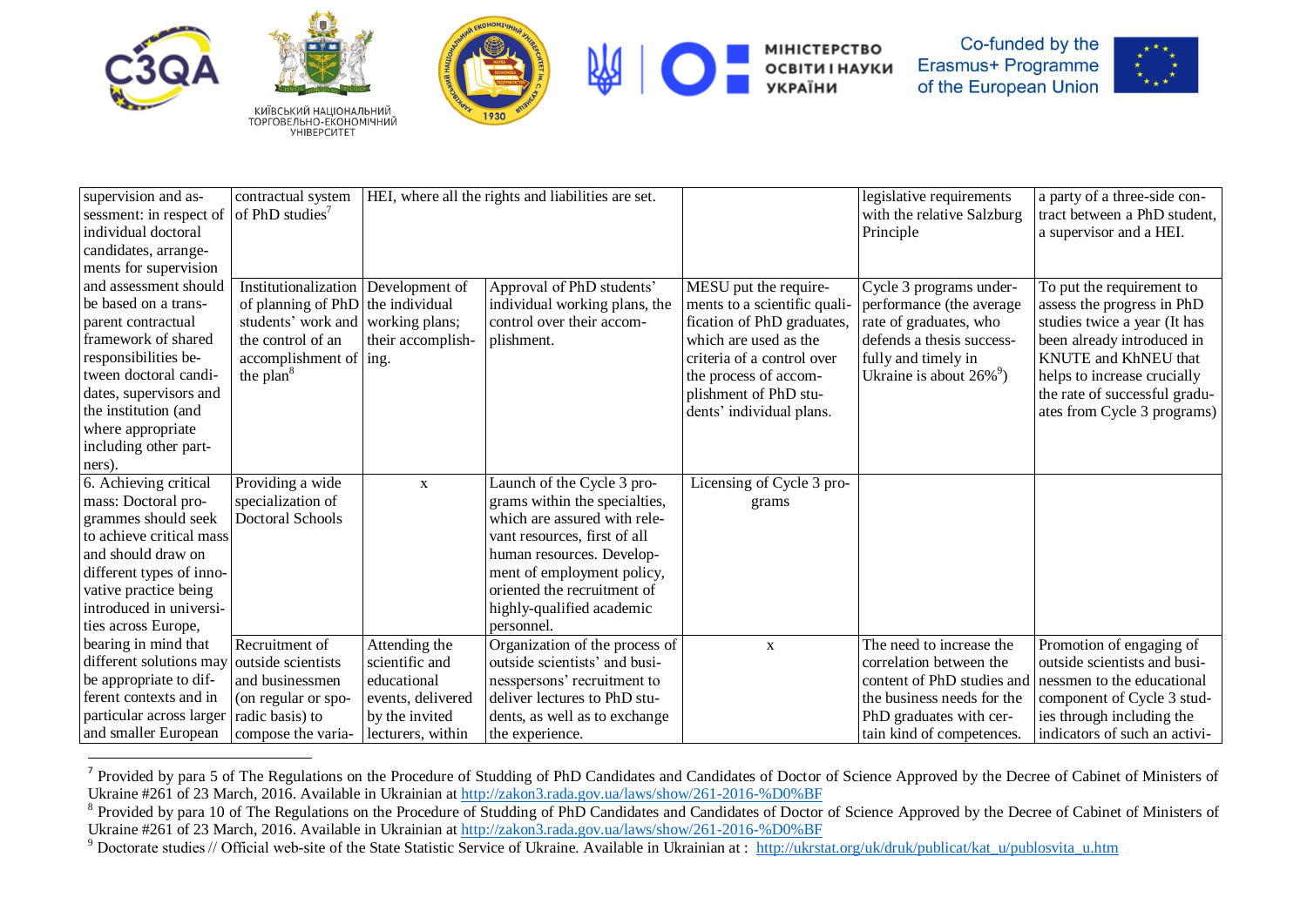

 $\overline{\phantom{a}}$ 







MIHICTEPCTBO<br>OCBITИ I НАУКИ<br>УКРАЇНИ



| countries. These range ble educational  |                                        | the Cycle 3 pro-     |                                |                           | The KNUTE experience           | ty to the range of criteria of |
|-----------------------------------------|----------------------------------------|----------------------|--------------------------------|---------------------------|--------------------------------|--------------------------------|
| from graduate schools                   | component of Cy-                       | gram schedule.       |                                |                           | testify the effectiveness of   | Cycle 3 programs assess-       |
| in major universities to cle 3 programs |                                        |                      |                                |                           | this way.                      | ment, as well as criteria of   |
| international, national                 |                                        |                      |                                |                           |                                | institutional assessment of a  |
| and regional collabora-                 |                                        |                      |                                |                           |                                | HEI.                           |
| tion between universi-                  |                                        |                      |                                |                           |                                |                                |
| ties.                                   |                                        |                      |                                |                           |                                |                                |
| 7. Duration: doctoral                   | The duration of the                    | Enter the program    | Development of 4-years'        | Licensing of Cycle 3 pro- |                                |                                |
| programmes should                       | current Cycle 3                        |                      | Cycle 3 program                | grams                     |                                |                                |
| operate within appro-                   |                                        |                      |                                |                           |                                |                                |
| priate time duration                    | programs is $4$<br>years <sup>10</sup> |                      |                                |                           |                                |                                |
| (three to four years)                   | Introduction of the                    | Mastering of edu-    | Development of educational     |                           | The problem of students'       | Elaboration of the financial   |
| full-time as a rule).                   | educational com-                       | cational compo-      | component of Cycle 3 pro-      |                           | group development. A wi-       | mechanism of interuniversi-    |
|                                         | ponent of Cycle 3                      | nent of a Cycle 3    | grams, their staffing, scien-  |                           | de range of specialties and    | ty cooperation in the way of   |
|                                         | program, measured                      | program, compo-      | tific, educational and method- |                           | the differences of students'   | providing the educational      |
|                                         | up to 60 ECTS                          | sition of its varia- | ological assurance.            |                           | scientific interests don't let | courses to the interuniversi-  |
|                                         | credits.                               | ble part.            |                                |                           | form a complete group for      | ty's group of students.        |
| 8. The promotion of                     | Providing the ap-                      | To pick the set of   | Development of the wide        | $\mathbf X$               | every academic course.         |                                |
| innovative structures:                  | propriate variability                  | variable courses,    | range of variable educational  |                           | There are many cases,          |                                |
| to meet the challenge                   | of educational                         | which is relevant    | courses for any need of PhD    |                           | when the only one student      |                                |
| of interdisciplinary trai-              | component of Cy-                       | to profile of PhD    | students, as well as for crea- |                           | wishes to study a course       |                                |
| ning and the develop-                   | cle 3 programs                         | student research     | tion of interdisciplinary com- |                           | that is not effective from     |                                |
| ment of transferable skills             |                                        |                      | petences.                      |                           | economic point of view.        |                                |
|                                         | $\overline{Re}$ Neviewing the          | Conducting of a      | Putting requirement of inter-  | $\mathbf X$               |                                | 1. To extend the experience    |
|                                         | results of PhD                         | PhD research on      | departmental discussion and    |                           |                                | of KNUTE and some oth-         |
|                                         | research by aca-                       | interdisciplinary    | review of thesis results by    |                           |                                | er Ukrainian Universities      |
|                                         | demic staff from                       | basis                | many Ukrainian HEIs (inter     |                           |                                | to the rest of them in the     |
|                                         | adjacent (not the                      |                      | alia KNUTE), notwithstand-     |                           |                                | context of interdepar-         |
|                                         | same) scientific                       |                      | ing the lack of such compul-   |                           |                                | tmental discussion and re-     |
|                                         | schools / fields                       |                      | sory requirement by the        |                           |                                | view of thesis results.        |
|                                         | (interdisciplinary                     |                      | <b>MESU</b>                    |                           |                                | 2. To fix in the regulatory    |
|                                         | reviewing)                             |                      |                                |                           |                                | documents the possibility      |
|                                         |                                        |                      |                                |                           |                                | to create a single-action      |
|                                         |                                        |                      |                                |                           |                                | interdisciplinary SACs for     |
|                                         |                                        |                      |                                |                           |                                | the defense of interdisci-     |

<sup>&</sup>lt;sup>10</sup> According to the art. 5 of the Law of Ukraine "On Higher Education" # 1556-VII dated on 01 July, 2014. Available in Ukrainian at: <http://zakon3.rada.gov.ua/laws/show/1556-18>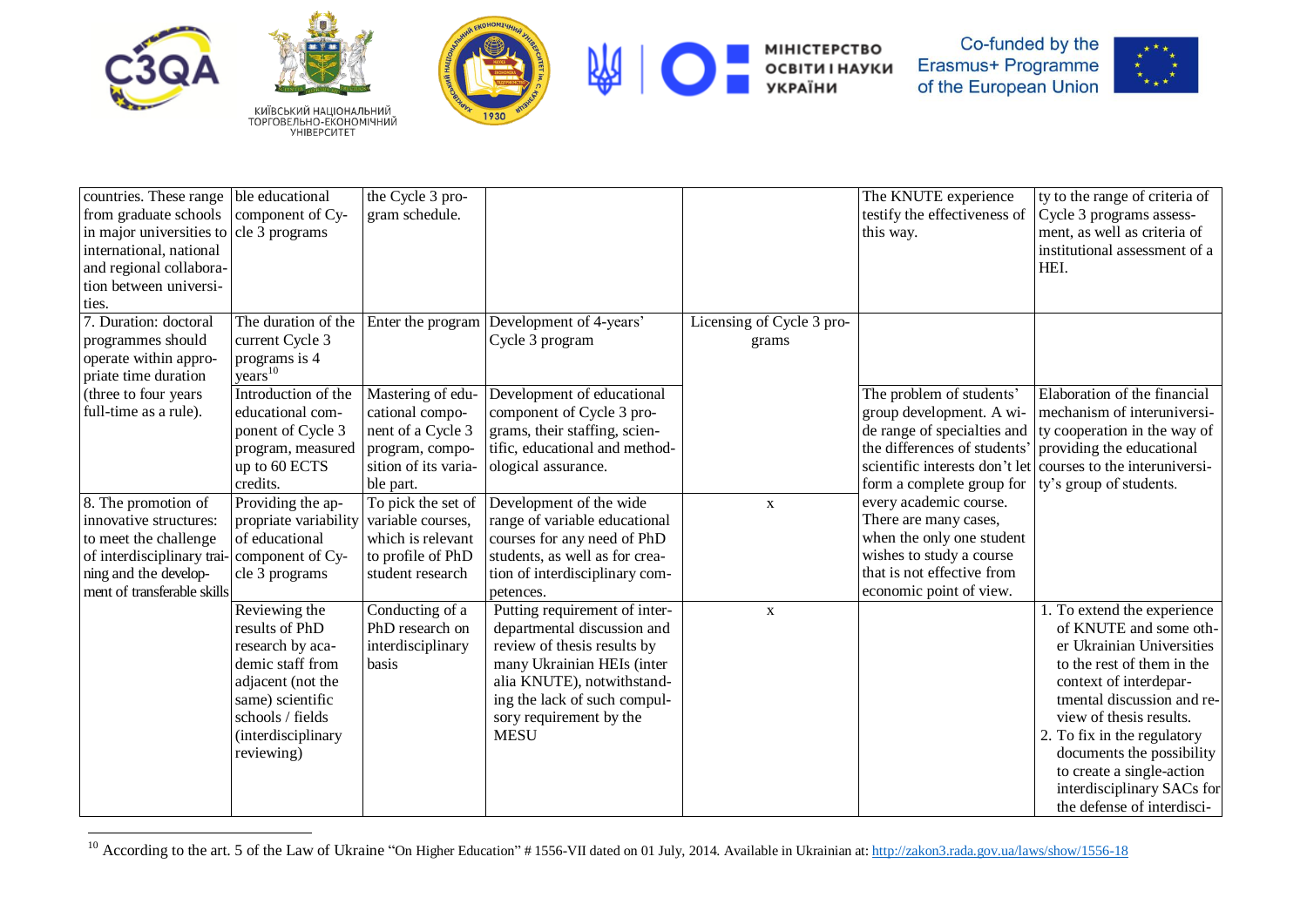





附



МІНІСТЕРСТВО<br>ОСВІТИ І НАУКИ<br>УКРАЇНИ



|                          |                      |                                    |                                                    |                             |                             | plinary thesis.                |
|--------------------------|----------------------|------------------------------------|----------------------------------------------------|-----------------------------|-----------------------------|--------------------------------|
| 9. Increasing mobility:  | Exchange of PhD      | Participating in                   | Participating in international                     | $\mathbf{X}$                | The current programs of     | 1. To develop the national     |
| Doctoral programs        | students under       | competitive ad-                    | mobility programs. Conclud-                        |                             | PhD students' mobility are  | regulation on PhD stu-         |
| should seek to offer     | international mobil  | mission proce-                     | ing of bilateral agreements,                       |                             | out of scale now.           | dents mobility                 |
| geographical as well     | ity programs and     | dures under the                    | which includes the mobility                        |                             |                             | 2. To elaborate the mecha-     |
| as interdisciplinary     | bilateral agree-     | mobility pro-                      | component. Performance of                          |                             |                             | nism of promoting the ex-      |
| and intersectoral mo-    | ments                | grams                              | the exchange projects.                             |                             |                             | isting mobility projects.      |
| bility and international | Exchange of aca-     | $\mathbf X$                        |                                                    | MESU put the require-       | The compulsory status of    | To remove the regulatory       |
| collaboration within     | demic staff under    |                                    |                                                    | ment of international       | international scholarship   | obligation on international    |
| an integrated frame-     | international mobil- |                                    |                                                    | scholarship as the compul-  | restrict the career devel-  | scholarship as the criterion   |
| work of cooperation      | ity programs and     |                                    |                                                    | sory criterion of obtaining | opment opportunities for    | of obtaining the academic      |
| between universities     | bilateral agree-     |                                    |                                                    | of the academic title       | Ukrainian scientists as the | title of associate professor,  |
| and other partners.      | ments                |                                    |                                                    |                             | number of accessible        | but save it for academic title |
|                          |                      |                                    |                                                    |                             | grants is insufficient,     | of professor, on the one       |
|                          |                      |                                    |                                                    |                             | while the price of such a   | hand and to elaborate the      |
|                          |                      |                                    |                                                    |                             | scholarship is rather big,  | mechanism of promoting the     |
|                          |                      |                                    |                                                    |                             | comparing to average        | existing mobility projects on  |
|                          |                      |                                    |                                                    |                             | wage of academics.          | the other hand.                |
| 10. Ensuring appropri-   | The procedure of     | $\mathbf{x}$                       | Development and submitting                         | Allocation of the govern-   |                             | To develop a clear regula-     |
| ate funding: the devel-  | Cycle 3 programs'    |                                    | a request for budget financing                     | ment order for Cycle 3      |                             | tion on the principles and     |
| opment of quality        | financing with the   |                                    | of Cycle 3 programs for the                        | programs                    |                             | mechanisms of government       |
| doctoral programmes      | resources of state   |                                    | next year; Cycle 3 programs                        |                             |                             | order for Cycle 3 programs     |
| and the successful       | budget               |                                    | performance.                                       |                             |                             | allocation                     |
| completion by doctor-    | The procedure of     | Looking for the                    | Organization of relative pro-                      | $\mathbf X$                 | Mostly the PhD students     | To develop professional        |
| al candidates requires   | Cycle 3 programs'    |                                    | investor and conclud-cedures of competitive admis- |                             | invest their own money to   | doctorates concept.            |
| appropriate and sus-     | financing with the   | ing the agreement                  | sions to enter the Cycle 3                         |                             | cover the costs of PhD      |                                |
| tainable funding.        | resources private    |                                    | with him to cover the program; Cycle 3 programs    |                             | study, while there are only |                                |
|                          | entities             | cost of a certain PhD performance. |                                                    |                             | few cases of corporate fi-  |                                |
|                          |                      | student study                      |                                                    |                             | nancing of PhD researches.  |                                |
|                          | The procedure of     | Participation to                   |                                                    | $\mathbf X$                 | There are only few cases    | 1. To develop the financial    |
|                          | Cycle 3 programs'    | competitive ad-                    |                                                    |                             | of financing the PhD study  | mechanisms of stimulat-        |
|                          | financing under an   | mission proce-                     |                                                    |                             | with the international      | ing the international sci-     |
|                          | international grants | dures of getting                   |                                                    |                             | grants                      | entific foundations to in-     |
|                          |                      | the grant                          |                                                    |                             |                             | vest in the Ukrainian Cy-      |
|                          |                      |                                    |                                                    |                             |                             | cle 3 programs;                |
|                          |                      |                                    |                                                    |                             |                             | 2. To launch the regular       |
|                          |                      |                                    |                                                    |                             |                             | meetings between repre-        |
|                          |                      |                                    |                                                    |                             |                             | sentatives of international    |